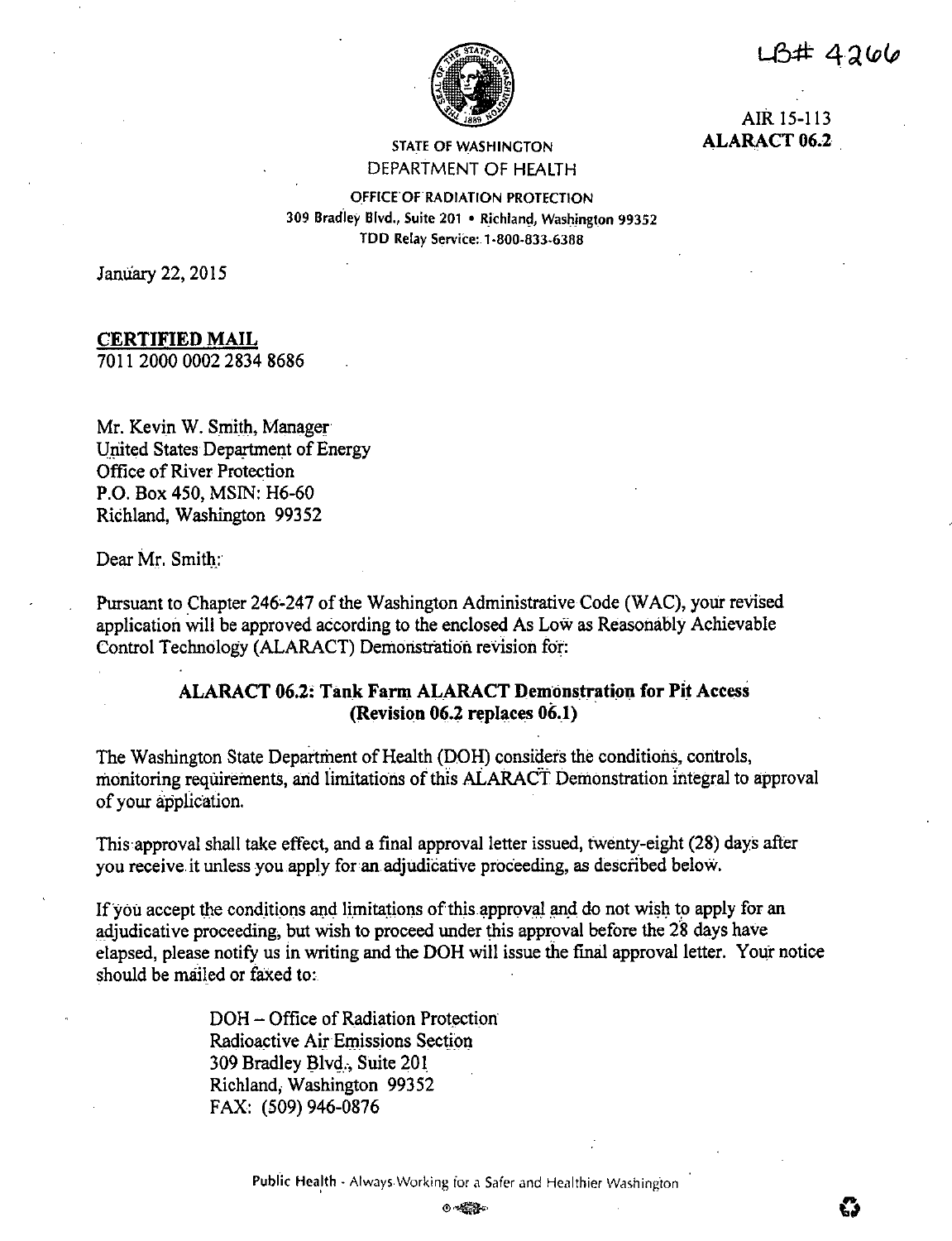Mr. Kevin W. Smith January 22, 2015 Page 2 of 2

If there are concerns with the conditions and limitations of the approval, please notify the DOH. If attempts to resolve the concerns fail, the DOH will deny your application and you may contest the conditions and limitations of this approval, within 28 days of receipt, by filing the enclosed Request for Adjudicative Proceeding or a document providing substantially the same information with the DOH, Adjudicative Service Unit (ASU), in a manner that shows proof of service on the ASU. The ASU's address is:

> DOH - Adjudicative Service Unit 310 Israel Road SE P.O. Box 47879 Olympia, Washington 98504-7879

You must include a copy of this approval with your application. FILING SHALL NOT BE DEEMED COMPLETE UNTIL THE ADJUDICATIVE SERVICE UNIT ACTUALLY RECEIVES YOUR APPLICATION.

If you have any questions regarding this draft approval, please contact Crystal Mathey at (509) 1. you have any questions regarding and article app.

Sincerely,<br>Mallen //dec/ John Martell, Manager<br>Radioactive Air Emissions Section

John Martell, Manager

Enclosures: (I) ALARACT Revision 06.2 (2) Request for Adjudicative Proceeding

cc: Ruth Allen, WRPS Matthew Barnett, PNNL Lucinda Borneman, WRPS Lee Bostic, BNI Dennis Bowser, USDOE-ORP Cliff Clark, USDOE-RL Jack Donnelly, WRPS Rick Engelmann, CHPRC Dennis Faulk, EPA Gary Fritz, MSA Phii Gent, Ecology Robert Haggard, BNI Dale Jackson, USDOE-RL Jessica Joyner, WRPS Reed Kaldor, MSA Paul Karschnia, CHPRC

Ed.MacAlister, USDOE-RL Crystal Mathey, WDOH Valarie Peery, Ecology Maria Skorska, Ecology Bryan Trimberger, USDOE-ORP Randy Utley, WDOH Jeff Voogd, WRPS Joan Woolard, MSA Davis Zhen, EPA Environmental Portal RAES Tracking: Line# 1028; ALARACT 6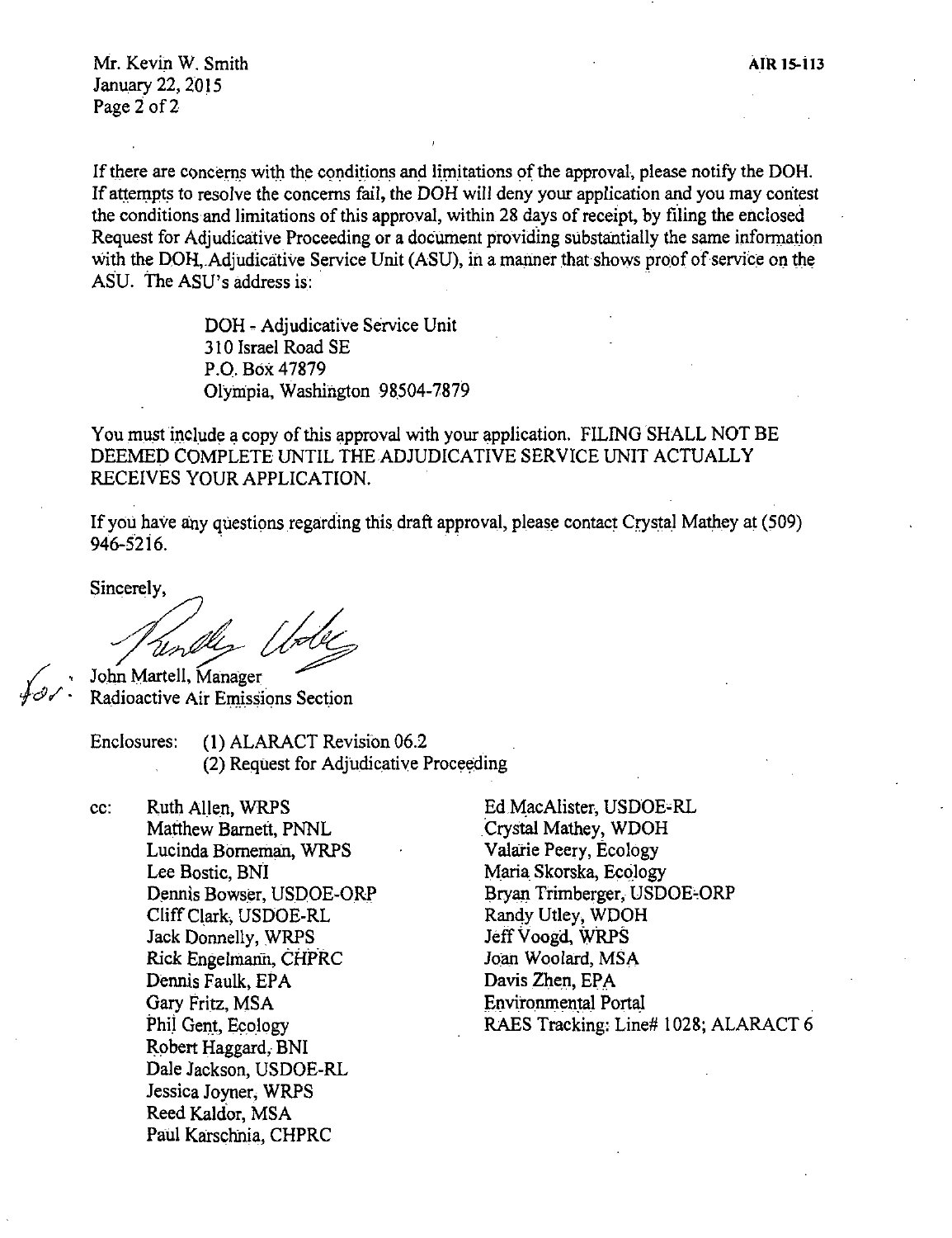# **ALARACT 06.2**

# **TANK FARM ALARACT DEMONSTRATION FOR PIT ACCESS**

#### 1. **Description of Activity**

*This ALARACT demonstration applies to all pits, caissons, and filter pits which have the* potential for exposing tank waste to the pit environment, except 241-ER-152, 241-S-151, 241-UX-*154, 241-TX-154, 244-CR Vault DCRT, 244-A Lift Station DCRT, and 244-TX DCRT which inustfoilow an approved Noiice of Construction. If the work activities are such that they can be performed without removal of the pit covers, the controls listed in this ALARA CT demonstration do not apply. Instead, the work shall be performed using appropriate controls from the latest revision of HNF-5183, "Tank Farms Radiological Control Manual" and the latest revision of TFC-ESHQ-RP\_RWP\_C-02, "Radiological Containment". Activities which may be conducted in this manner include pit videos/boroscopes, filling seal loops, valve handle change-out, pit wash-downs or other decontamination activiiies, fixative application, radiological surveys,*  remote operation of pit drains, leak detector troubleshooting or change-out, pit drain leak rate *tests, core drilling cover blocks and removal or insertion of gas sampling lines. Any activity not included in the list must be approved by WDOH on a case-by-case basis. Pits that do not have the potential for exposing tank waste to the pit environment do not require implementation of ALARACT controls for entry. Examples include flush pits, service pits, annulus pump pits and leak detection pits. These pits shall be accessed using appropriate controlsfrom the latest revision of HNF-5183, "Tank Farms Radiological Control Manual" and the latest revision of TFC-ESHQ-RP\_RWP-C-02, "Radiological Containment".* 

PREPARATION WORK:

A pre-job .survey is performed on the exterior surface of the pit and the surrounding area.

A splashguard (monitorable surface) is installed around the pit.

Before the pit covers are removed, an approved fixative may be applied inside the pit and/or the pit may be decontaminated. These processes are generally performed through an access port. If there is no access port(s), the pit covers are raised and suspended to provide access. A radiological survey is , performed, and/or fixative may be applied inside the pit. The pit covers are then removed when necessary to perform work inside the pit. With the pit covers off, additional decontamination activities may include the use of chemicals, peel and strip paints, water, or manual scrub brushes.

A temporary or permanent cover is installed over the pit if ever: left unattended.

After all activities in the pit are completed, the pit covers are reinstalled and the splashguard is removed.

· Laydown area:

If work is not feasible to be performed in a pit, equipment may be removed from the pit and placed in an adjacent laydown area. The laydown area will border the pit and be monitored for contamination. Examples for when a laydown area may be used include wrapping equipment (e.g. jumpers, valves, pumps, sump pumps, cover blocks, cover plates), replacing equipment (e.g. gaskets, leak detectors, valves, funnels, piping, jumpers), and other repairs on equipment.

**2. Controls**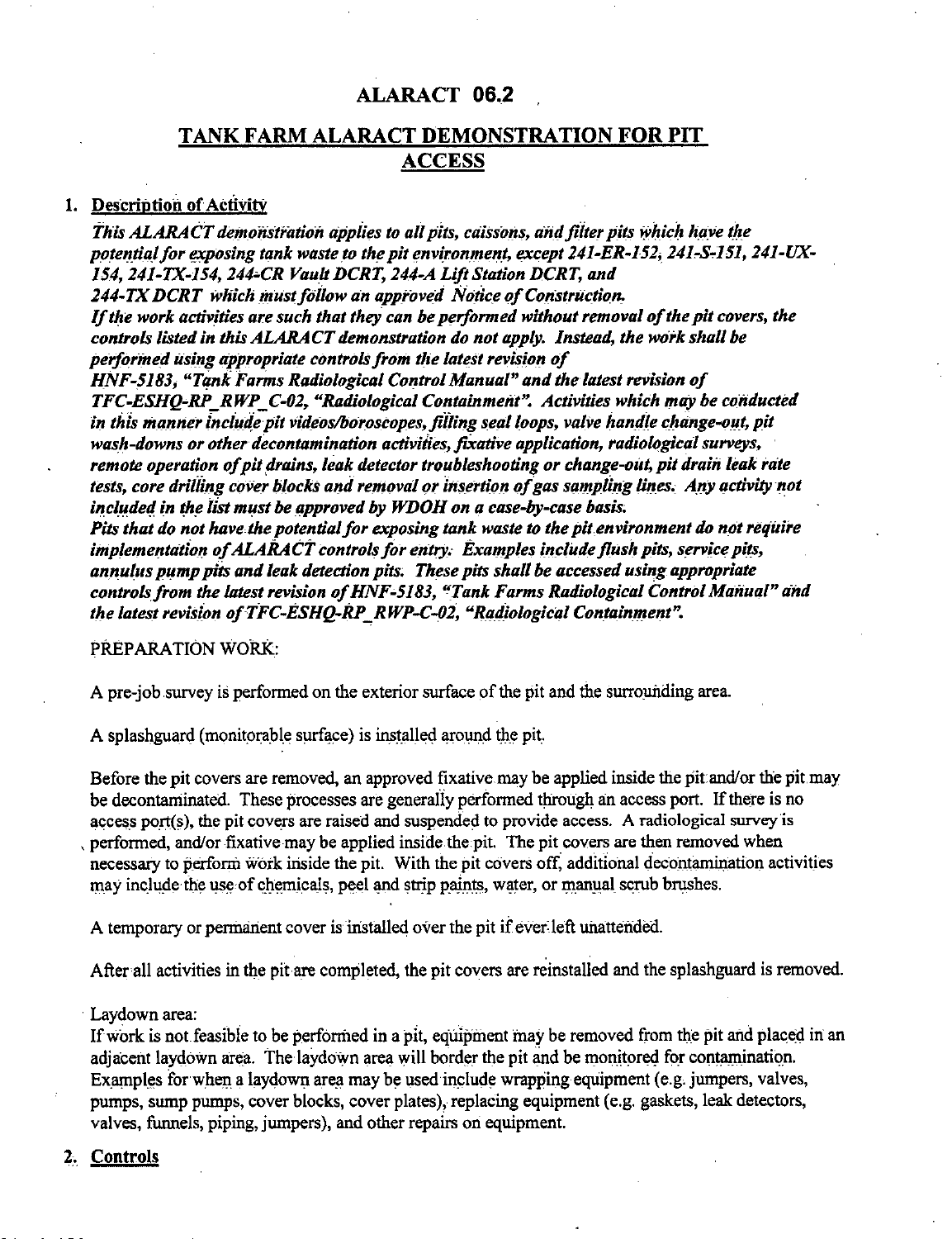a.Follow ALARACT demonstration for ''Riser Preparatiori/Opening"(ALARACT 1).

b.Follow ALARACT demonstration for "Packaging and Transportation of Waste" (ALARACT 4).

c. The pit covers are lifted and contained if the removable contamination level is greater than 50,000 disintegrations per minute ( dpm)/100 square centimeters ( cm2) beta-gamma and 70 dpm/100cm2 alpha and moved to a storage area.

d. Uniformly distributed removable contamination levels within the pit are decontaminated to less than 100,000 dpm/100cm2 beta-gamma and  $2,000$  dpm/100cm2 alpha by washing and/or applying an approved fixative. A device to reduce contamination may be inserted through an opening in the pit to reduce contamination by applying water and/or fixative into the pit. An approved fixative will be applied to pit surfaces if contamination levels exceed the limits stated above or as needed.

Note: The fixative will adhere to the contamination to ensure minimization of potential airborne contamination.

e. Swipes will be taken on the splashguard surface facing the interior of the pit and the laydown area. Splash guards and laydown area are to be maintained below 50,000 dpm/100cm2 beta-gamma and 70 dpm/100cm2 alpha.

f.Use a splashguard extending to the edge of the pit. The splashguard will be taped or sealed to the edge of the pit. If it is not feasible to seal the splashguarg to the edge of the pit, an additional.rail will be installed at the base of the handrail and the splashguard will be taped or sealed to that bottom rail or sealed to the matting or groundcover around the pit. This rail will be as close as possible to the pit edge. A ground cover is then placed around the edge of the pit and extends under the bottom rail. Alternative configurations for splashguards are listed below in f.(a).

f.(a). Alternative configurations for the splash guard include:

1. For above ground pits, the pit wall may be used as the splashguard and the groundcover will be secured to the top of the pit wall and draped over the exterior side of the pit wall and on the ground around the pit.

2. For above ground pits, the spiashguard may extend from the inside of the pit wall in addition to being draped over the outside of the pit wall.

3. For pits that are partially above grade, an alternative.is to use a combination of pit wall and.railing to support the splashguard.

4. In cases where a weather enclosure is placed around the pit, the interior of the weather enclosure may be used as the splashguard.

5. A single or double gate may be placed in the splashguard to allow pit access.

6.lf a laydown area is used the area will be covered by plastic to form a base layer and enclosed within a splash guard. A layer of matting will then be used to protect the base or barrier layer.

Note: Additional layers of plastic may be placed on top of the matting to wrap equipment when needed.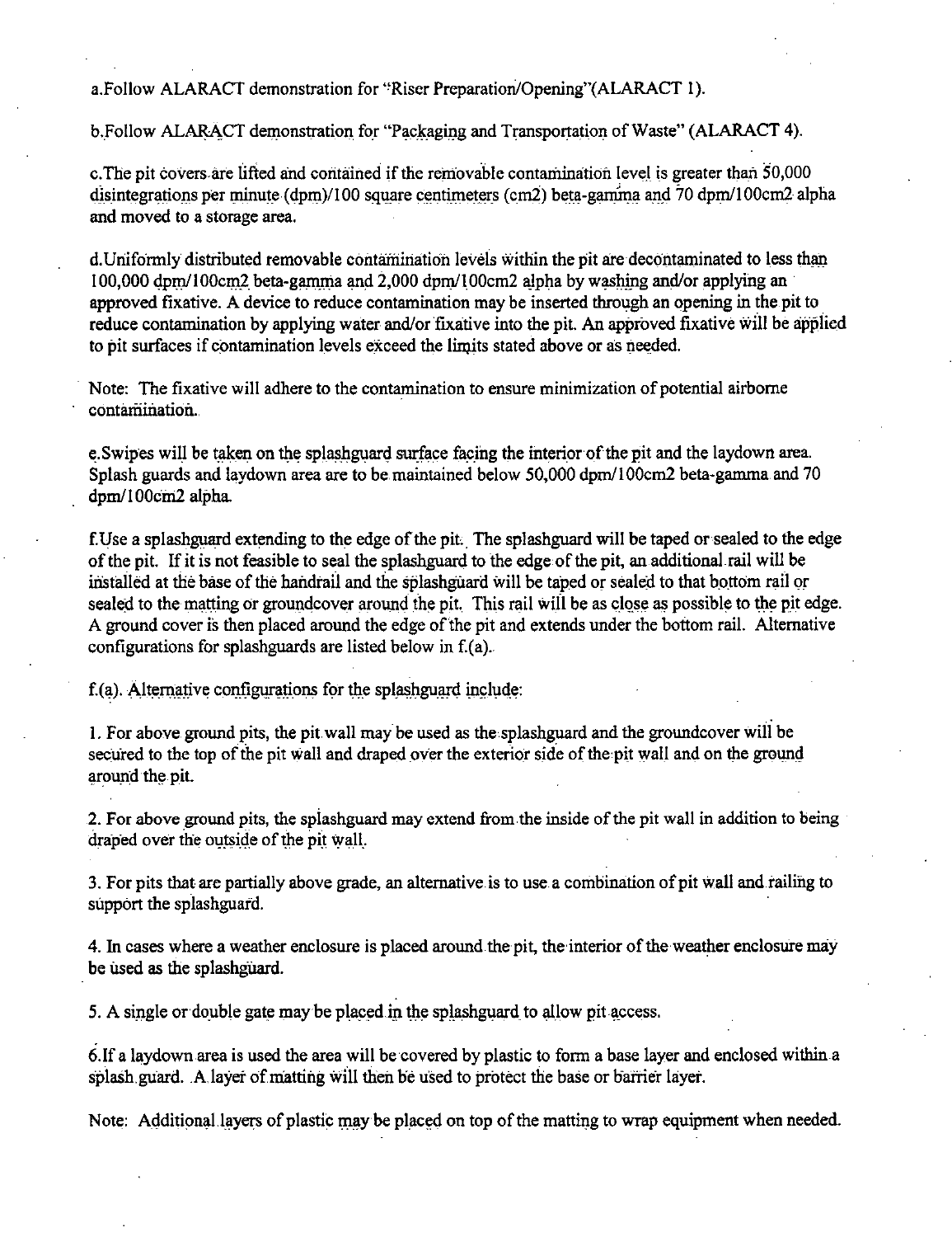The splash guard and plastic would control the spread of any contamination outside the laydown/wrapping area and the matting will ensure that the base plastic layer remains intact. The laydown area may be located next to the pit with a single splash guard around both areas. Single or double gates may be placed in the splashguard for access purposes.

f.(b) In instances where the splashgard and the pit equipmentare in close proximity, a slit or flap may be installed in the splashgard. The slit or flap will be sealed when not in use and can only be used for short periods of time (typically less than an hour) and when no other pit activities that could displace contamination are occurring unless the opening in the splashguard is closed.

I. The time that the slits or flaps are open shall be minimized.

2. Slits and flaps shall be sealed when not in use.

3. No activities which have the potential to disturb removable contamination greater than 5,000 dpm/100cm2 beta-gamnia and/or greater than 70 dpm/100cm2 alpha, shail occur when the flaps or slits are open.

g. If sustained wind speeds are >25 miles per hour (mph), then do not open pits.

h.A local wind speed device may be utilized in lieu of Hanford Meteorological Station readings, if local wind speed readings are taken in an unobstructed location representative of the work area.

i. A local wind speed device is used to measure wind speeds, then the use of the local wind speed device. and the measured wind speed readings must be documented in the Work Record.

j.HPT coverage will be performed as specified in the Radiological Work Permit

k. Use approved Containment Selection Guide, Attachment A, found in the latest revision of TFC-ESHQ-RP\_RWP\_C-02, Radiological Containment.

I. Active ventilation may be utilized in accordance with the PTRAEU NOC.

m. Core drilling through a pit cover (cover block or cover plate) shall be performed in accordance with contamination controls as specified in the latest revision of HNF-5183, Tarik Farms Radiological Control Manual and the latest revision of TFC-ESHQ-RP RWP C-02, Radiological Containment and below:

1. Verify fixed and removable contamination is less than 5,000 dpm/100cm2 beta-gamma and less than 70 dpm/100cm2 alpha in the area to be core drilled or decontaminate to below these levels utilizing nonvigorous hand methods (wiping or scraping) in areas to be core drilled.

2. If decontamination is unsuccessful, cover the area to be core drilled with fixative or tape (tape must be substantial, such as duct tape) minimizing the potential of airborne contamination during the initial drilling.

3. Ensure drill bit is kept wet during core drilling.

4. Verify fixed and removable contamination is maintained less than  $5,000$  dpm/100cm2 beta-gamma and less than 70 dpm/100 cm2 alpha during and after core drilling.

· n. Radiologically coritamiriated material with removable contamination greater than 50,000 dpm/100cm2 beta-gamma and greater than 70 dpm/100cm2 alpha left in the laydown area must be wrapped if left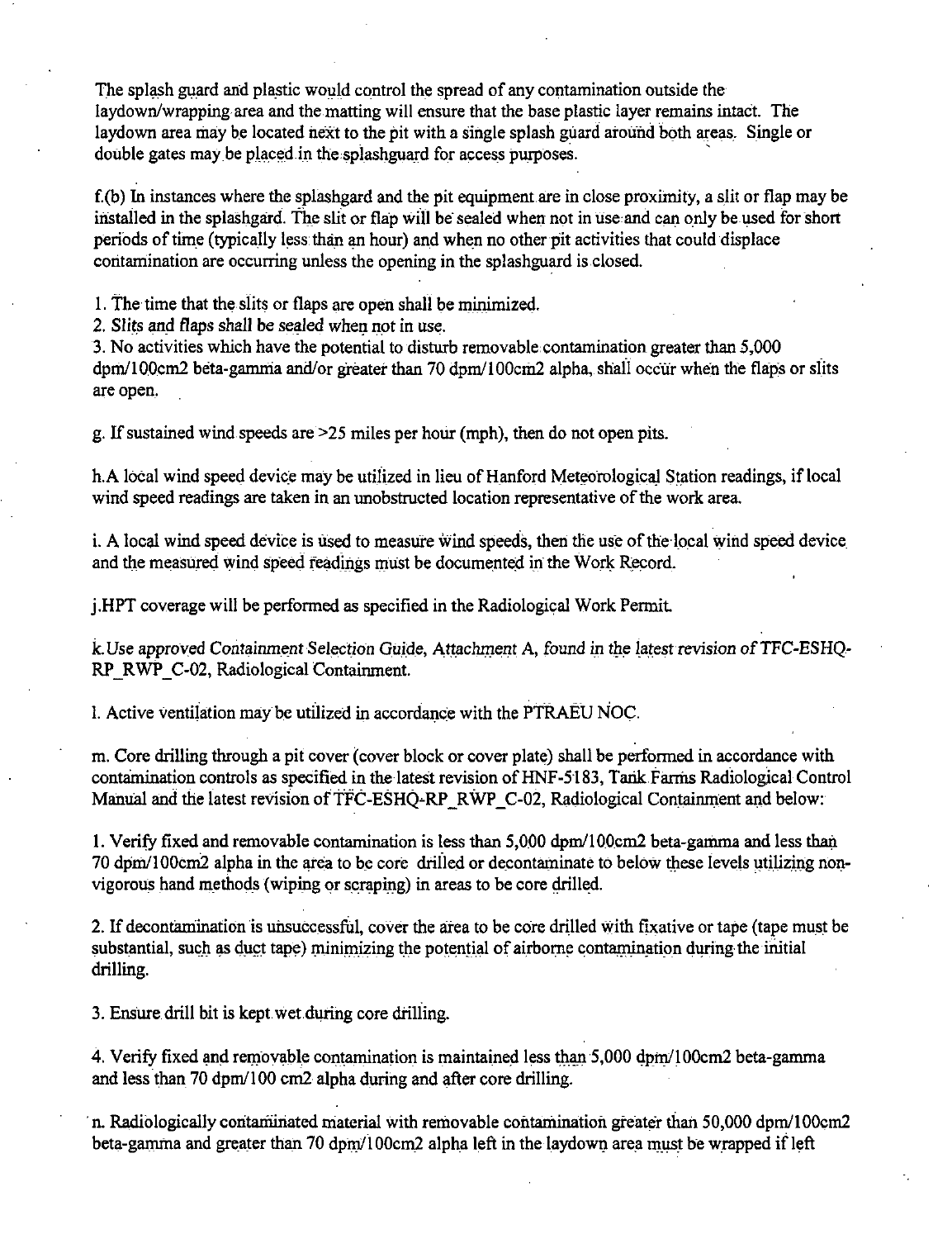unattended.·

o. The pit covers are lifted and contained if the removable contamination level is greater than 50,000 dpm/100cm2 beta-gamma and 70 dpm/100cm2 alpha and moved to a storage area.

p. A temporary or permanent cover is placed over the pit if the pit is ever left unattended.

### **3. Monitoring**

a. At a minimum, pre and post-job contamination surveys (smears) shall be taken.

b. Radiological monitoring shall be in accordance with the latest revision of ~F-5183, Tank Farms Raqiologic\_al Control Manual.

# **4., Records/Documentation**

a. Work Package

b. Radiological Work Permit

c. Radiological survey report(s)

# **5. Emission Pathway**

a. Existing passive non-point source.

# **6. Facility Description**

a.This ALARACT demonstration applies to all Tank Farm pits except 241-ER-152, 241-S-151, 241-UX-154, 241-TX-154, 244-CR. Vault. DCRT, 244-A Lift Station DCRT, and 244-TX. DCRT.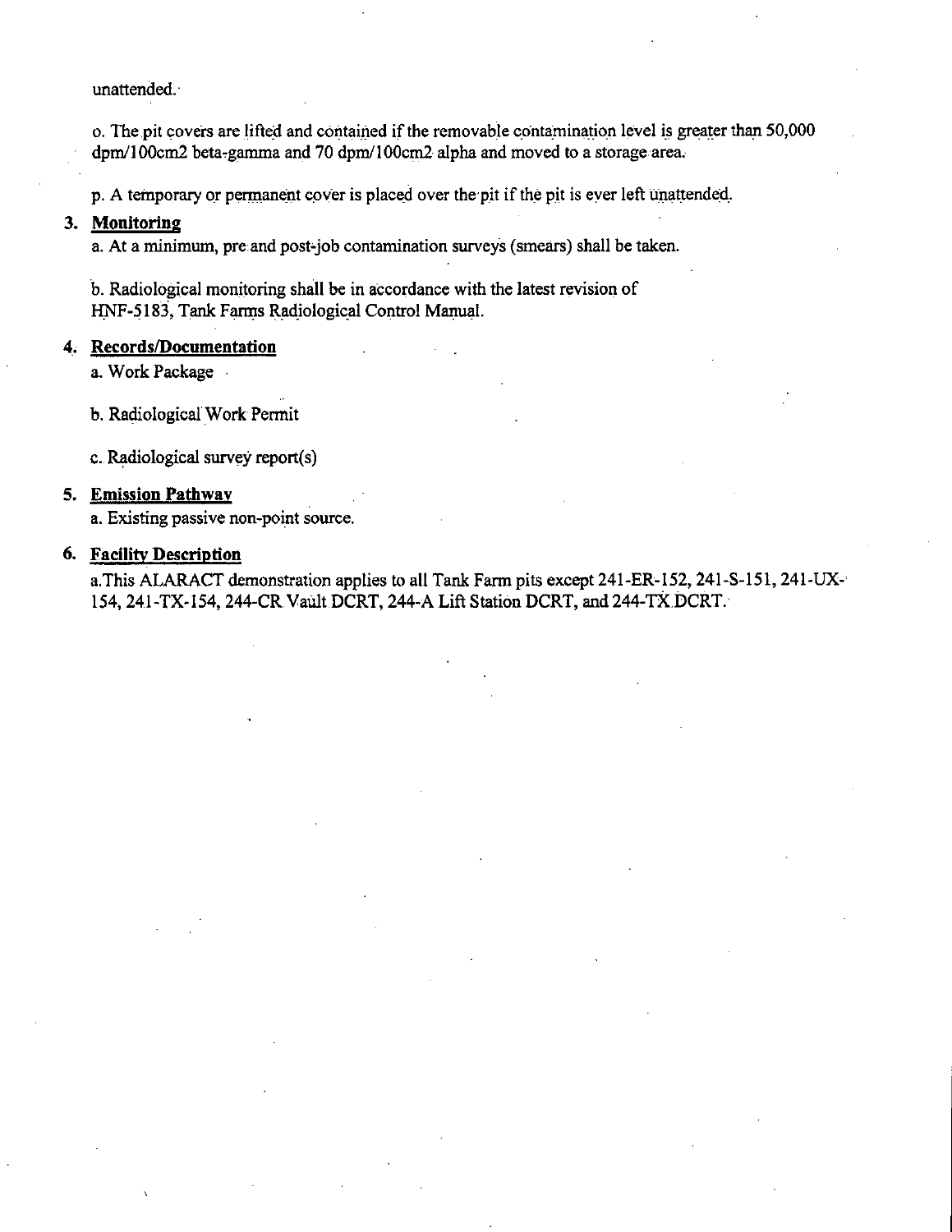### **STATE OF WASHINGTON DEPARTMENT OF HEALTH ENVIRONMENTAL HEALTH PROGRAMS** · **OFFICE OF RADIATION PROTECTION**

#### Docket No: **REQUEST FORADJUDICATIVE PROCEEDING**

#### In Re The Approval of: **AL.ARA.CT 06.2, "Tank Farm ALARACT Demonstration for Pit Access" (replaces ALARACT 06.1)**

#### Draft Approval No: **AIR 15-113**

#### THE STATE OF WASHINGTON TO: **Mr. Kevin W. Smith, Manager**

# **United States Department of Energy Office of River Protection P.O. Box 450, MSIN: H6-60 Richland, Washington 99352-0450**

If you wish to request an adjudicative proceeding, you or your attorney must.COMPLETE AND FILE THIS FORM ORA DOCUMENT PROViDING SUBSTANTIALLY THE SAME INFORMATION WITH THE DEPARTMENT OF HEAL **TH** ADruDICATIVE SERVICE UNIT WITHIN TWENTY-EIGHT (28) DAYS OF YOUR RECEIPT of this Request for Adjudicative Proceeding form and a.copy of the Office of Radiation Protection's approval, AIR 15-113.

You must file your application in a manner that shows proof of service on the Adjudicative Service Unit, at the following address:

Department of Health Adjudicative Service Unit 310 Israel Road S.E. P.O. Box 47879 Olympia, WA 98504-7879

With your application, you must include a copy of the Office of Radiation Protection's approval.

#### FILING SHALL NOT BE DEEMED COMPLETE UNTIL THE ADJUDICATIVE SERVICE UNIT ACTUALLY RECEIVES YOUR APPLICATION.

YOU HAVE THE RIGHT TO a formal hearing in this matter conducted pursuant to Revised Code of Washington (RCW)43.70.115, Chapter 34.05 RCW, and Chapter 246-10 of the Washington Administrative Code (WAC).' Alternatively, you may waive the formal hearing and submit a written statement and supporting documents setting out your position, your defenses, and any mitigating circumstances that you wish to bring to the Department's attention.

You have the right to be represented by an attorney at your own expense.

**I.** 

Request for Adjudicative Proceeding examples and the example of the example of the example of the example of the example of the example of the example of the example of the example of the example of the example of the exam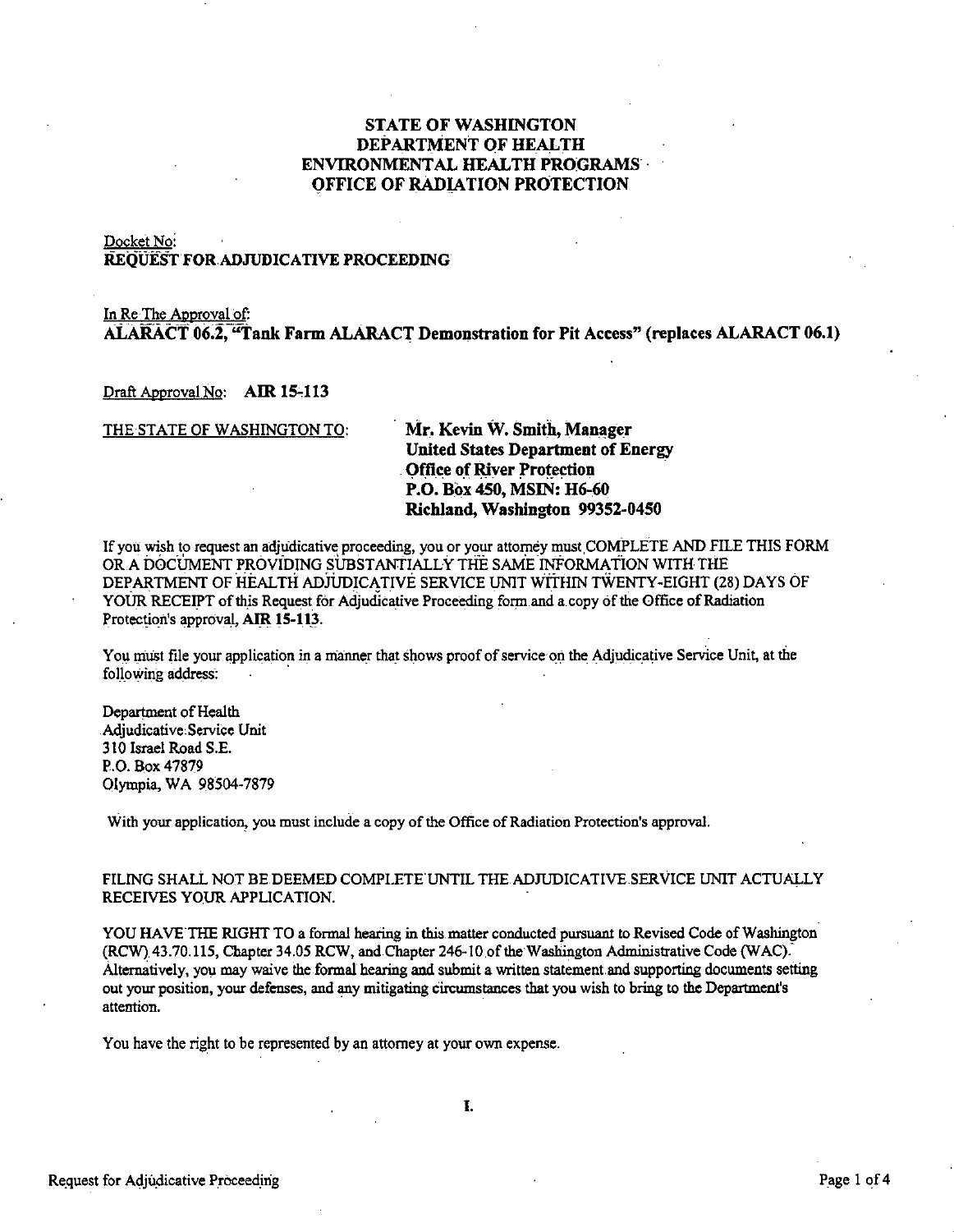[ ] I **WILL BE** represented by an attorney. His/her name, address, and phone number are:

Name:

Address:

Phone:

#### [ ] I **WILL NOT BE** represented by an attorney.

If *after submitting this request, you obtain attorney representation or change attorneys, you must notify the Adjudicative Service Unit.* 

### **n.**

I **DO NOT** waive my right to a formal hearing.

[ ] I **DO** waive my right to a formal hearing. I understand that if I waive my right to a formal hearing, the Department may decide this matter solely with reference to information in the Department's possession and to such written statements and supporting documents as I may have submitted.

. If you choose to waive your right to a formal hearing, please complete the following:

- [ ] I **AM NOT** submitting documents to the Department in support of my position.
- [ I **AM** submitting a sworn statement and/or other documents to the Department in support of my position. Instructions - Please indicate your responses below:

If you.are.submitting documents to the Department, please list and briefly identify all such documents in the space provided below and on any additional sheet that may be necessary.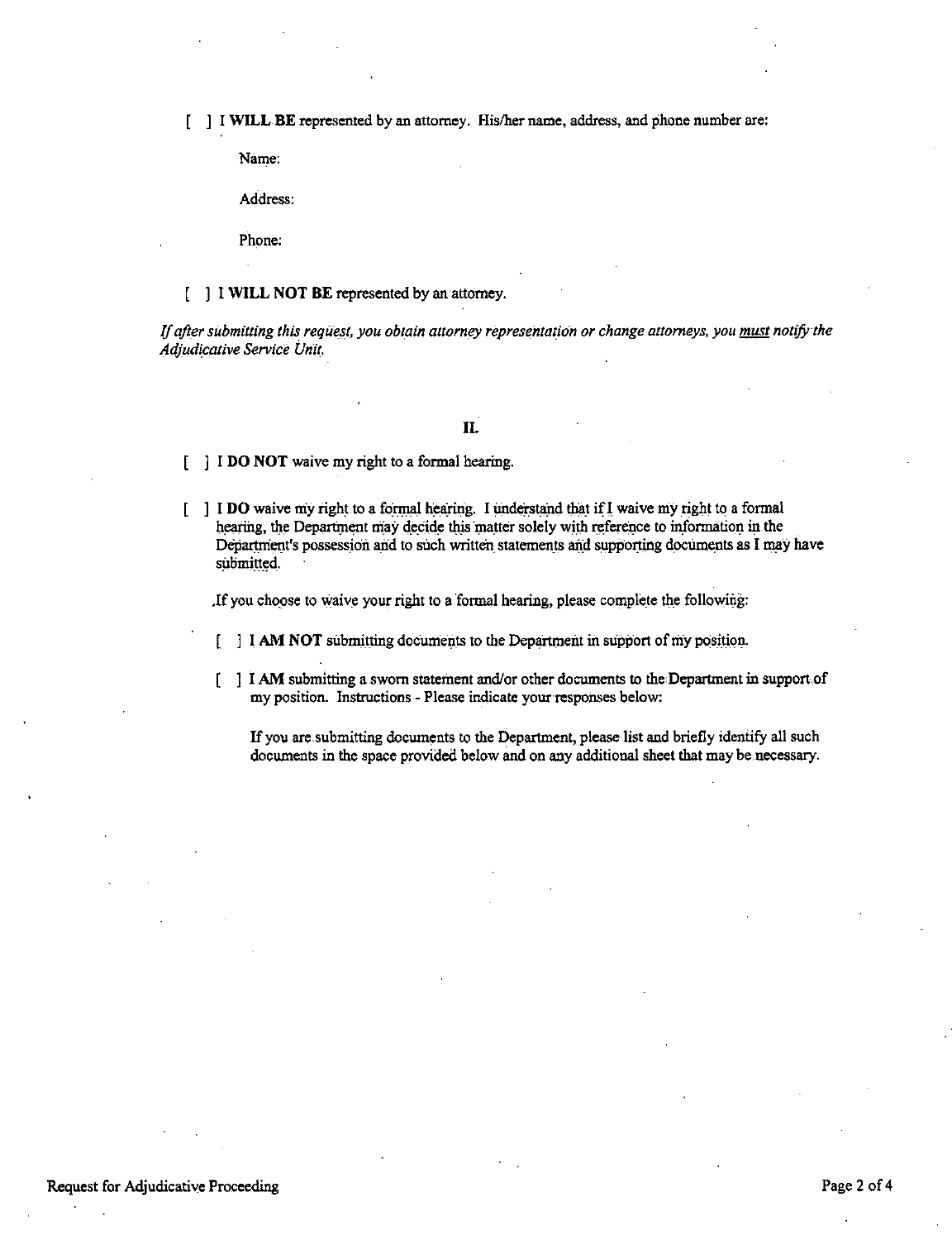ADMISSION/DENIAL OF CONDITIONS OR LIMITATIONS

The Office of Radiation Protection's approval **AIR 15-113,** dated **January 22, 2015,** contains conditions and limitations set out as numbered paragraphs. In the space below you must indicate, in good faith, whether you admit, or do not contest,.or deny the conditions or limitations. Conditions or limitations denied or not contested may later be admitted. Conditions or limitations admitted or not contested shall be conclusively deemed true for further proceedings.

| Instructions: I admit, deny, or do not contest the conditions or limitations as follows |  |
|-----------------------------------------------------------------------------------------|--|
| (fill in the appropriate paragraph number):                                             |  |

|           | Admit                                 | Deny                                  | Do Not Contest                 |
|-----------|---------------------------------------|---------------------------------------|--------------------------------|
| Paragraph | $\mathbf{l}$                          | $\begin{array}{c} \end{array}$<br>E.  | -1                             |
| Paragraph | 1                                     | $\begin{bmatrix} 1 \end{bmatrix}$     | $\begin{array}{c} \end{array}$ |
| Paragraph | ľ                                     | $\begin{bmatrix} 1 & 1 \end{bmatrix}$ | -1                             |
| Paragraph | $\mathbf{I}$<br>ſ.                    | $\begin{bmatrix} 1 \end{bmatrix}$     | I                              |
| Paragraph | J                                     | $\begin{bmatrix} 1 \end{bmatrix}$     | -1                             |
| Paragraph | $\mathbf{1}$                          | $\begin{bmatrix} 1 \end{bmatrix}$     | -1                             |
| Paragraph | $\begin{array}{c} \hline \end{array}$ | $\begin{bmatrix} 1 \end{bmatrix}$     | -1<br>ſ                        |
| Paragraph | $\sqrt{1}$<br>$\mathcal{A}$           | $[\quad]$                             | ſ<br>-1                        |
| Paragraph | 1                                     |                                       |                                |

Please attach any additional sheets that may be necessary to respond to all allegations.

If you have chosen not to waive your rights to a formal hearing, please state all grounds for contesting this matter in the space provided below and on any additional sheets that may be necessary.